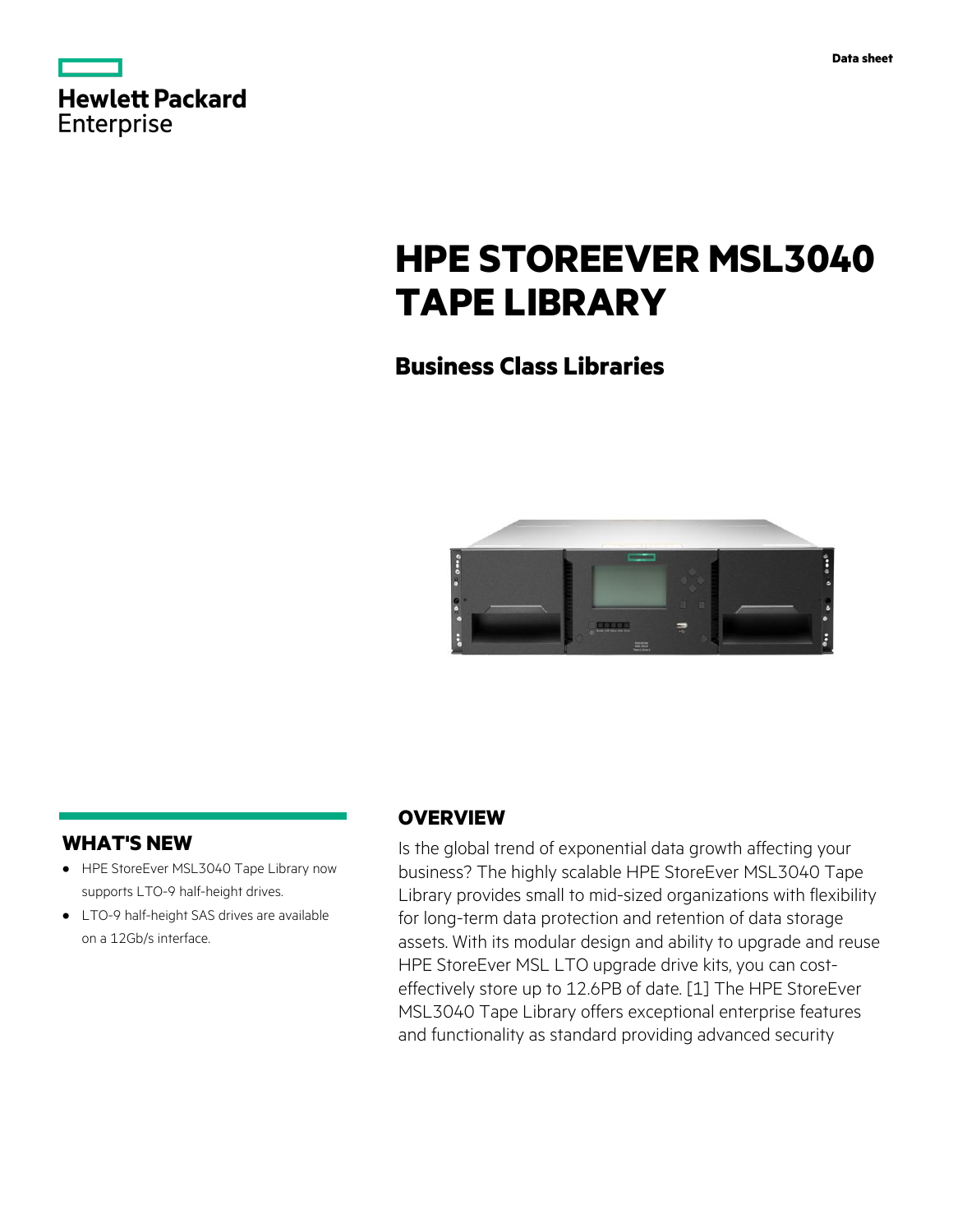features and reliability. It delivers a tape storage solution that addresses long-term data management challenges, while also providing an air-gapped, last line of defense solution against the threat of ransomware.

#### **FEATURES**

#### **Highly Scalable for Greater Flexibility**

The HPE StoreEver MSL3040 Tape Library allows you to grow your storage capacity seamlessly with a single, scale-out architecture solution that addresses both your short-term and long-term storage needs.

Scale vertically from 40 to 280 cartridge slots to store up to 12.6PB in a single 19 inch rack simply adding additional modules to boost performance and capacity without the need to invest in a whole new library.

Add between 1 and 21 LTO-9, LTO-8, LTO-7, or LTO-6 half-height SAS or Fibre Channel (FC) drives. Drives and expansions are easily installed and configured, these upgrades are fast and non-disruptive.

#### **Cost Effective Tape Storage Solution**

The HPE StoreEver MSL3040 Tape Library offers 13 cartridge slots or 585 TB [2] of capacity per 1U of rack space, scaling from 40 to 280 slots with a single expandable library; there is no need to replace it as your requirements grow.

For investment protection, you can reuse LTO-6, LTO-7, LTO-8, or LTO-9 drives from an MSL 1/8 autoloader, HPE StoreEver MSL2024 or HPE StoreEver MSL6480 in the HPE StoreEver MSL3040 Tape Library.

Partitioning allows each partitioned library to be presented to the host as an independent library, separate from other partitions in the library.

#### **Enterprise-class Manageability and Reliability**

The HPE StoreEver MSL3040 Tape Library reduces human intervention and error by freeing up your resources with automated, consolidated and simplified data protection and archive capabilities adding more to your bottom line.

With HPE Command View for Tape Libraries (CVTL), the HPE StoreEver MSL3040 Tape Library can be managed, configured, and monitored from any remote location via a browser-based interface.

HPE TapeAssure Advanced is a licensed feature of CVTL. TapeAssure Advancedprovides predictive, analytical reporting of health and performance information for all drives and cartridges. TapeAssure Advanced can also be used to track consumption metrics, enabling IT admins to make timely investments.

HPE data verification is another licensed feature of HPE CVTL that is supported with the MSL3040.Data verification software proactively validates and scans, nondisruptively, the quality of data stored on LTO tape cartridges, which helps ensure the successful retrieval of critical business data.

Easily manage your media both in or out of the library with a standard bar code reader and removable magazines.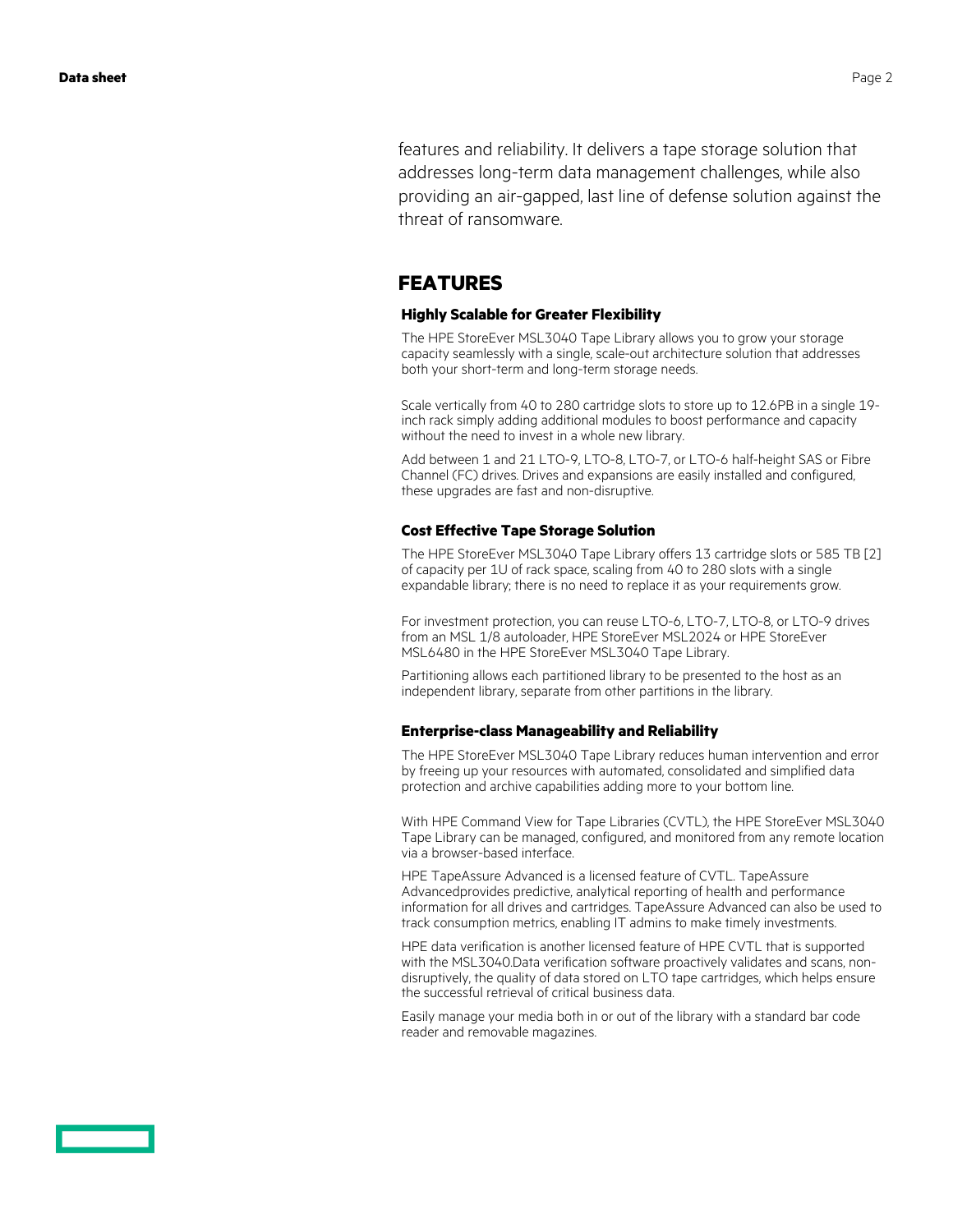#### **Reduce Risk with Advanced Security Features and Reliability**

The HPE StoreEver MSL3040 Tape Library provides the ultimate 'last line of defense' protection against the threat of ransomware for medium-sized businesses, as data stored on tape can be 'air-gapped' from the network. This means it is completely inaccessible to cyber attackers.

The HPE StoreEver MSL3040 Tape Library also offers multiple options to safeguard your data in the library or offsite with data encryption, depending on the requirements for policy, regulation, compliance, and centralized key management.

HPE secure manager license provides an additional level of security that lets you control access to the tape library by authorizing specific servers. It increases reliability by blocking disruptive traffic from unauthorized hosts to the library.

High availability path failover uses host drivers in conjunction with library and drive firmware to manage multiple paths across multiple SANs. It presents a single drive or robot path to applications and automatically transfer commands to an alternate path if the original one is lost.

## **Technical specifications HPE StoreEver MSL3040 Tape Library**

| <b>Drive type</b>                  | LTO-9 Ultrium 45000<br>LTO-8 Ultrium 30750<br>LTO-7 Ultrium 15000<br>TTO-6 Ultrium 6250. Available with SAS and Fibre Channel interfaces               |  |
|------------------------------------|--------------------------------------------------------------------------------------------------------------------------------------------------------|--|
| <b>Capacity</b>                    | Up to 12.6 PB, maximum assuming 280 slots with LTO-9 compressed 2.5:1                                                                                  |  |
| <b>Host interface</b>              | 8 Gb/s Fibre Channel<br>6 Gb/s SAS (LTO-6, LTO-7, LTO-8)<br>12 Gb/s SAS (LTO-9)                                                                        |  |
| <b>Transfer rate</b>               | Up to 72.45 TB/hr with 21 LTO-9 drives compressed 2.5:1                                                                                                |  |
| <b>Number of cartridge slots</b>   | 40 slots for the base module<br>40 slots per expansion module<br>Scale from 40 to 280 slots in a fully expanded HPE StoreEver MSL3040 Tape Library     |  |
| <b>Encryption capability</b>       | AFS 256-bit                                                                                                                                            |  |
| <b>Form factor</b>                 | 3U per module to a maximum of 21U                                                                                                                      |  |
| <b>Product Dimensions (metric)</b> | 13.3 x 48.2 x 87.3 cm (HxWxD)                                                                                                                          |  |
| Weight                             | The weight of each library varies somewhat based on the type and number of LTO tape drives and LTO<br>media contained in the configuration             |  |
| Warranty                           | 1-year parts, 1-year labor, 1-year onsite support coverage. For more warranty information refer to<br>https://h20564.www2.hpe.com/hpsc/wc/public/home. |  |